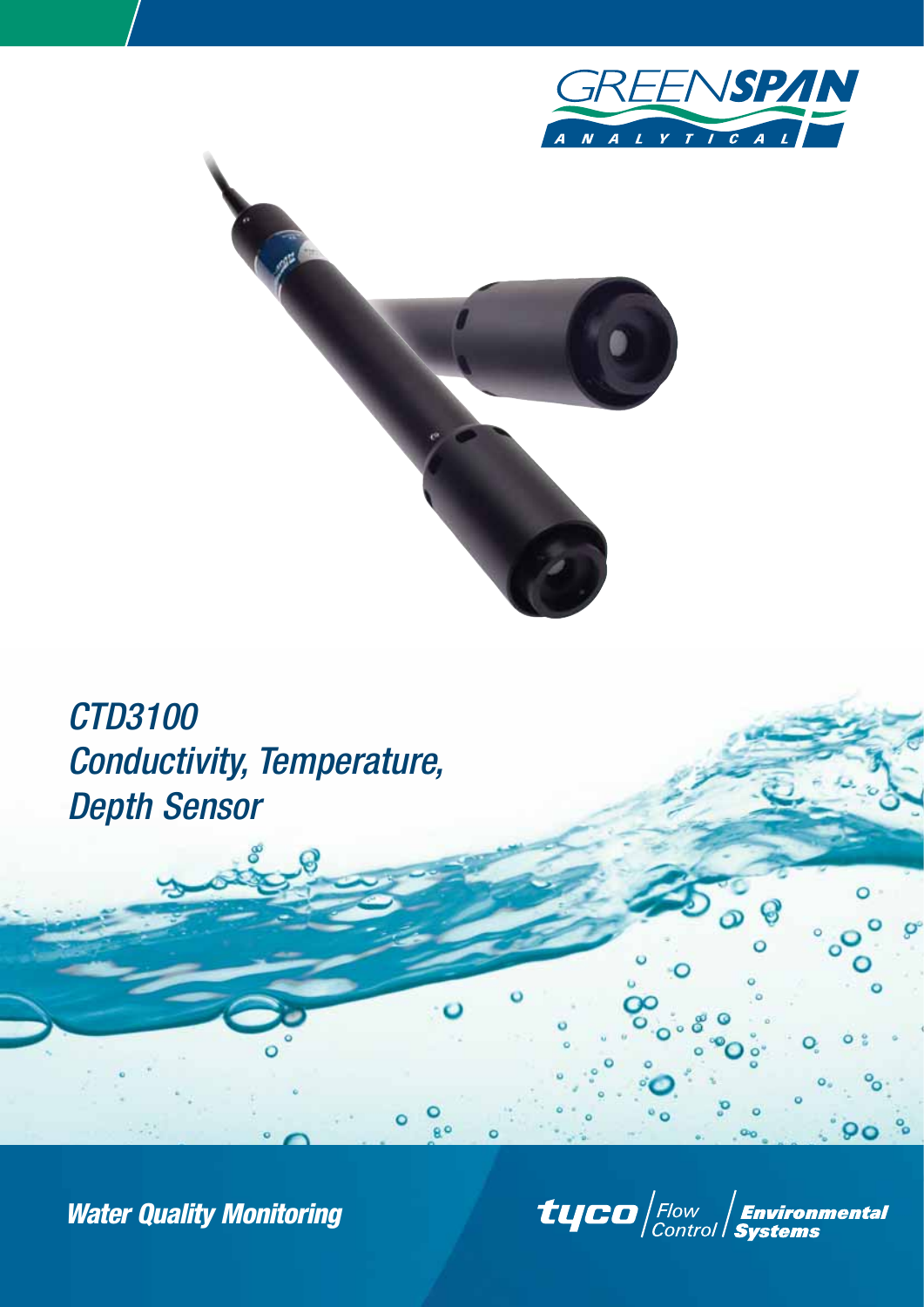*WATER QUALITY MONITORING* 

# **Description**

The Greenspan CTD3100 Conductivity, Temperature and Depth Sensor provides a complete self contained measurement and data logging system for a wide range of environmental water monitoring applications. The sensor utilises a reliable and robust toroidal sensor for conductivity measurement and a ceramic capacitance sensor for depth sensing.

REENSPAN

 $V V I C A$ 

Temperature is measured using a highly accurate and stable thermistor. Multi-point linearity and temperature calibration over the full operating ranges ensures stable, repeatable and accurate readings in the field.

The internal data logger allows long term data collection at remote sites, as well as options for remote telemetry connection. The sensor can be fitted with an external cable, or with an on-board battery pack for true stand alone operation. Other cable options can provide serial output in SDI12 format for connection to external data logger or process controller.

The sensor is ideal for use in hydrographic and environmental water monitoring applications, including tidal and estuary monitoring. A durable acetal body with double O ring design ensures suitability for the harshest environment applications.

The CTD3100 sensor is easy to configure and operates using the supplied Smartcom software.

### **Features**

- Conductivity measurements via Toroidal Sensor
- Storage of raw EC, temp and normalised EC to 25 degrees
- Low power usage enables long term remote operation
- Internal data logger for collection of data during critical events
- Telemetry options via mobile phone, radio and satellite
- SDI12 cable adaptor unit for connection into data logger or controller.

### **Benefits**

- Can be installed in active waters (acidic or salty conditions)
- Reliable and robust sensor ensures minimal field visits for maintenance
- Suitable for marine applications and waterways with high sediment loads
- Easy to configure logger quick retrieval of data
- Graphical and tabular display export to spreadsheet format.

### **Applications**

- Monitoring of streams and rivers, lakes and urban waterways
- Salinity surveys and groundwater monitoring
- Water supply storages including stratification studies
- Intermediate and final effluent treatment monitoring
- Tidal, estuary and oceanographic monitoring.

# **Dimensions**

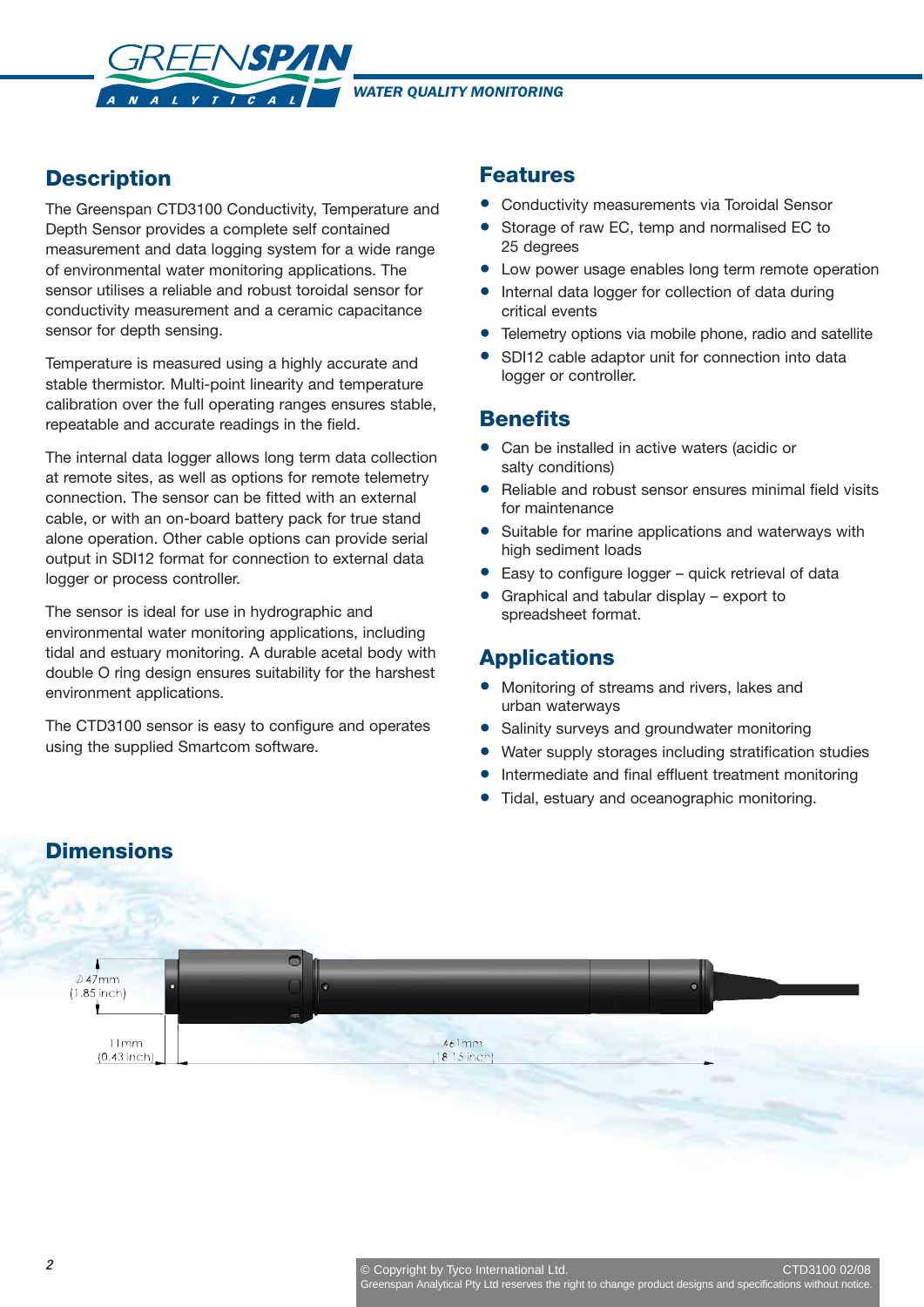

*WATER QUALITY MONITORING* 

# **CTD3100 Specification**

| Measurement technique                                               | EC -Toroidal conductivity<br>Depth $-$ 1/ <sub>2</sub> " ceramic capacitance transducer                            |
|---------------------------------------------------------------------|--------------------------------------------------------------------------------------------------------------------|
|                                                                     | Temp - Stainless steel thermistor                                                                                  |
| Standard EC ranges available                                        | 0-1000μS/cm, 0-2000μS/cm, 0-5000μS/cm, 0-10000μS/cm, 0-20000μS/cm,<br>0-60000µS/cm, 0-70000µS/cm                   |
| Standard Pressure ranges available                                  | Gauge 2.5, 5, 10, 20, 40, 75, 100m<br>Absolute 20, 40, 75, 100m                                                    |
| Other Ranges available                                              | Yes - Calibration charge may apply - refer sales office                                                            |
| <b>Sensor Outputs</b>                                               | Internal Data Logger - serial data via Smartcom software<br>Optional adaptor provides SDI12 serial output (3 wire) |
| Overall Accuracy (combined linearity, hysterisis and repeatability) | EC $+/-$ 1% full scale range<br>Temp +/- $0.2^{\circ}$ C<br>Depth $+/-$ 0.1% full scale range                      |
| Long term stability                                                 | 0.2% full scale per annum                                                                                          |
| Resolution                                                          | EC - 1 $\mu$ S/cm, Temp - 0.05°C, Depth - 0.001m                                                                   |
| Normalisation                                                       | Normalised to 25°C                                                                                                 |
| Cable type                                                          | Polyurethane sheathed cable, OD 8mm, with 3mm vent tube, moulded entry,<br>HS7 connector                           |
| Cable lengths                                                       | 10, 20, 30, 50, 100, 150m (32, 65, 100, 165, 325, 490 ft)                                                          |
| Power supply                                                        | 8 to 30Vdc (at sensor), or on-board battery pack (option)                                                          |
| Power ESD protection                                                | 2000 volts                                                                                                         |
| Current consumption                                                 | Sleep <0.2mA, logging 50mA, communicating 30mA                                                                     |
| Sensor warm up time                                                 | 2 seconds                                                                                                          |
| On-board battery pack (option)                                      | Housing screws to sensor size (OD x L) 47mm x 250mm                                                                |
| <b>Battery capacity</b>                                             | 9 x Lithium AA (3.6Volt) – Total capacity 5.2Ah $\oslash$ 10.8v                                                    |
| Typical field life (battery pack)                                   | Over 6 months remote operation @ 1hr data logging.                                                                 |
| Internal data logger                                                | Non-volatile, battery backed RAM with real time clock                                                              |
| Memory size                                                         | 2Mb capacity, with user selectable wrap function                                                                   |
| <b>Measuring units</b>                                              | User definable                                                                                                     |
| Data storage                                                        | 250,000 readings. (Typically 5 minute data for >12 months)                                                         |
| Logging frequency                                                   | User selectable from 1 second up to once per day                                                                   |
| Averaging alarms,                                                   | User selectable via supplied Smartcom software                                                                     |
| Operating temperature                                               | $0-50^{\circ}$ C                                                                                                   |
| Depth rating (water column)                                         | 100m                                                                                                               |
| Storage temperature                                                 | $-5^{\circ}$ C - $+60^{\circ}$ C                                                                                   |
| Weight                                                              | 950g plus cable weight (665g per 10m length)                                                                       |
| Dimensions (L x OD)                                                 | 472mm x 47mm (18.58" x 1.85")                                                                                      |
| Wetted materials                                                    | UPVC, acetal, 316 passivated stainless steel, polyurethane, viton                                                  |

# **Optional Extras and Accessories**

- Moulded cable (specify required length above)
- On-board battery pack (includes housing and battery pack)
- SDI12 Adaptor (connects to end of sensor cable for serial output to logger)

# **How to Order**

The following information will be required:

- Model CTD3100
- Sensor EC full scale range (μS/cm)
- Pressure sensor type Gauge or Absolute
- Sensor depth full scale range (m)
- Cable length (m)
- Specify battery pack or any other options.